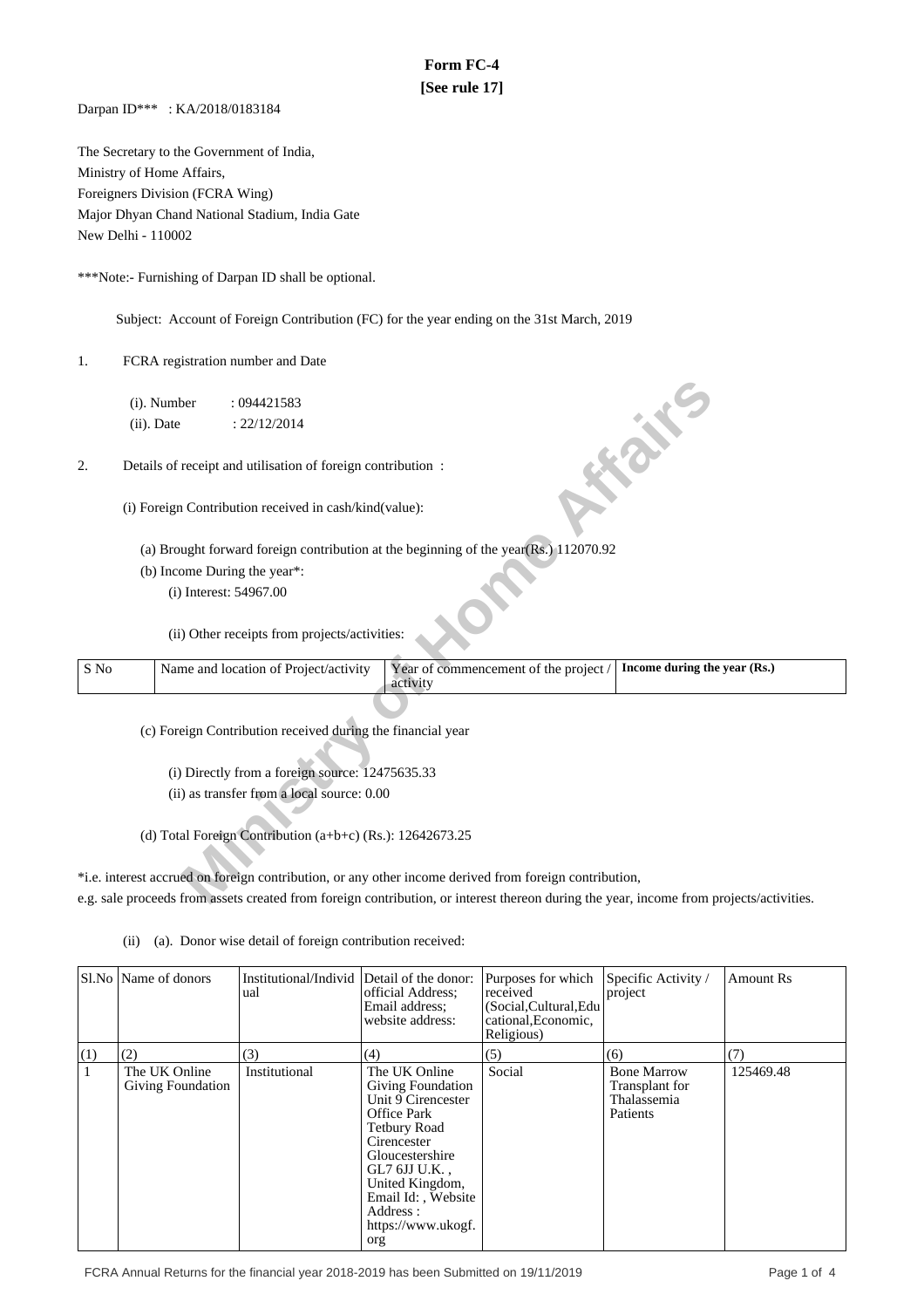|              | Sl.No Name of donors |                                    | Institutional/Individ<br>ual                                                                                                                                    | Detail of the donor:<br>official Address:<br>Email address;<br>website address:                                                                                                                  | Purposes for which<br>received<br>(Social, Cultural, Edu<br>cational, Economic,<br>Religious) |          | Specific Activity /<br>project                                         | <b>Amount Rs</b> |
|--------------|----------------------|------------------------------------|-----------------------------------------------------------------------------------------------------------------------------------------------------------------|--------------------------------------------------------------------------------------------------------------------------------------------------------------------------------------------------|-----------------------------------------------------------------------------------------------|----------|------------------------------------------------------------------------|------------------|
| $\sqrt{2}$   | Deutsche             | Knochenmarkspend<br>erdatei gGmbH  | Institutional                                                                                                                                                   | Kressbach 1<br>Tuebingen, D-<br>72072 Germany,<br>Germany, Email<br>Id:<br>schmidt@dkms.de,<br>Website Address:<br>https://www.dkms.<br>de/en                                                    | Social                                                                                        |          | <b>Bone Marrow</b><br>Transplant for<br>Thalassemia<br>Patients        | 3195500.00       |
| 3            | Foundation           | CureToChildren                     | Institutional                                                                                                                                                   | Cure2Children<br>Foundation<br>ViaMarconi<br>3050131 Firenze<br>Italy, Italy, Email<br>Id:<br>lawrence.faulkner<br>@cure2children.org<br>, Website Address:<br>http://www.cure2ch<br>ildren.org/ | Social                                                                                        |          | <b>Bone Marrow</b><br>Transplant for<br>Thalassemia<br>Patients        | 8181050.47       |
| 4            | <b>Global Giving</b> | Foundation Inc                     | Institutional                                                                                                                                                   | 1110 Vermont<br>Avenue NW, Suite<br>550 Washington,<br>DC 20005, United<br>States of America,<br>Email Id:, Website<br>Address:<br>https://www.global<br>giving.org                              | Social                                                                                        |          | <b>Bone Marrow</b><br><b>Transplant</b> for<br>Thalassemia<br>Patients | 140850.38        |
| 5            |                      | Ms Rhada Tamara<br>Baiju Kirpalani | Individual                                                                                                                                                      | No.4, Cambridge<br>Square, London,<br>W2 2PS, UK,<br>United Kingdom,<br>Email Id:<br>admin@maangalya.<br>com, Website<br>Address:                                                                | Social                                                                                        |          | <b>Bone Marrow</b><br>Transplant for<br>Thalassemia<br>Patients        | 832765.00        |
|              |                      |                                    | (b) Cumulative purpose-wise amount of all foreign contribution donation received :                                                                              |                                                                                                                                                                                                  |                                                                                               |          |                                                                        |                  |
| Sl.No        |                      | Purpose                            |                                                                                                                                                                 |                                                                                                                                                                                                  | Amount                                                                                        |          |                                                                        |                  |
| $\mathbf{1}$ |                      | Social                             |                                                                                                                                                                 |                                                                                                                                                                                                  | 12475635.33                                                                                   |          |                                                                        |                  |
| 3.           |                      |                                    | Details of Utilization of foreign contribution:<br>(a) Details of activities/projects for which foreign contribution has been received and utilised (in rupees) |                                                                                                                                                                                                  |                                                                                               |          |                                                                        |                  |
| Sl. No.      |                      | Name of<br>project/acti ocation    | Previous Balance<br>Address/L                                                                                                                                   |                                                                                                                                                                                                  | Receipt during the year                                                                       | Utilised |                                                                        | <b>Balance</b>   |

| Sl.No | urpose <sup>.</sup>     | эн                            |
|-------|-------------------------|-------------------------------|
|       | $\sim$ $\sim$<br>Social | $-22$<br><u>,,,,,,,</u><br>-- |

| Sl. No. | Name of<br>project/acti ocation<br><b>V1ty</b> |     | Address/L Previous Balance |         | Receipt during the year Utilised |         |         |         | Balance |         |
|---------|------------------------------------------------|-----|----------------------------|---------|----------------------------------|---------|---------|---------|---------|---------|
|         |                                                |     | ∣In cash                   | In Kind | In cash                          | In Kind | In cash | In Kind | In cash | In Kind |
| (1)     | (2)                                            | (3) | (4)                        | (5      | (6)                              |         | (8)     | (9)     | (10)    | (11)    |

(b) Details of utilisation of foreign contribution:

- (i) Total Utilisation\*\* for projects as per aims and objectives of the association (Rs.):12049709.00
- (ii) Total administrative expenses as provided in rule 5 of the Foreign Contribution
	- (Regulation) Rules, 2011 (Rs.) :7387.38

\*\* It is affirmed that the utilisation of foreign contribution is not in contravention of the provisions contained in the Foreign Contribution(Regulation) Act, 2010 (42 of 2010) and more particularly in section 9 and section 12 of the Act which, inter-alia, states that the acceptance of foreign contribution is not likely to affect prejudicially

- (A) the soverignty and integrity of india; or.
- (B) the security, strategic, scientific or echnomic interest of the state; or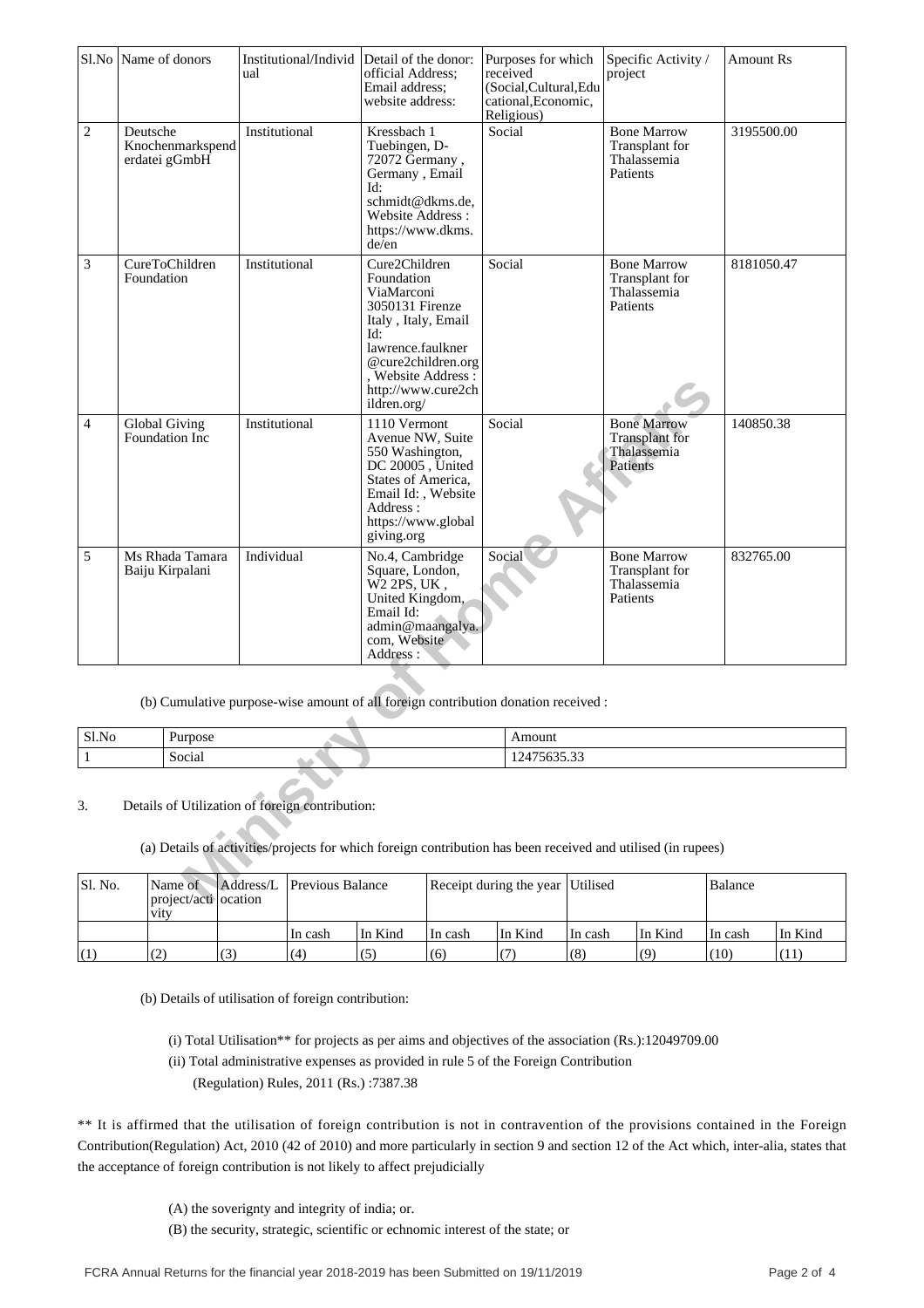(C) the public interest; or

(D) freedom or fairness of election to any legistature; or

(E) friendly relations with any foreign state; or

(F) harmony between religious, racial, social, lingusitic or relgional groups, castes or communities.

(c) Total purchase of fresh assets (Rs.)

| S)<br>NG.<br>------- | Пf<br>запоп<br>м<br>пани | . . 21 L . | . | nt: |
|----------------------|--------------------------|------------|---|-----|
|                      |                          |            |   |     |

## (d) FC transferred to other associations

| NO.<br>JI. | ΟĪ<br>the<br>association<br>4d. | Date                     | 1.14433000<br>700SC | noun |
|------------|---------------------------------|--------------------------|---------------------|------|
|            | $\ddot{\phantom{1}}$            | $\overline{\phantom{a}}$ |                     |      |

#### 4. Details Of unutilised foreign contribution:

|         | (e) Total utilisation In the year $(Rs.)(b+c+d)$ 12057096.38                                                                                                           |                                             |                        |                         |  |  |
|---------|------------------------------------------------------------------------------------------------------------------------------------------------------------------------|---------------------------------------------|------------------------|-------------------------|--|--|
| 4.      | Details Of unutilised foreign contribution:<br>(i) Total FC invested in term Deposits (Rs.):                                                                           |                                             | <b>HONE</b>            |                         |  |  |
| Sl. No. | Details                                                                                                                                                                |                                             | Total(in Rs.)          |                         |  |  |
| (i)     | Opening Balance of FD                                                                                                                                                  |                                             | 0.00                   |                         |  |  |
| (ii)    | FD made during the year                                                                                                                                                |                                             | 0.00 <sub>1</sub>      |                         |  |  |
| (iii)   | Less: realisation of previous FD                                                                                                                                       |                                             | 0.00                   |                         |  |  |
|         | Closing balance of FD                                                                                                                                                  |                                             | 0.00                   |                         |  |  |
|         | (ii) Balance of unutilised foreign contribution, in cash/bank, at the end of the year(Rs):<br>$(a)$ Cash in hand: $0.00$<br>(c) in utilisation bank account(s): $0.00$ | (b) in FC designated bank account: 25549.12 |                        |                         |  |  |
| 5.      | Details of foreigners as Key functionary/working/associated: 0.00                                                                                                      |                                             |                        |                         |  |  |
| 6.      | Details of Land and Building remained unutilised for more than two year:                                                                                               |                                             |                        |                         |  |  |
| Sl. No. | Location of Land and<br><b>Building</b>                                                                                                                                | Year of acquisition                         | Purpose of acquisition | Reason of unutilisation |  |  |
| (1)     | (2)                                                                                                                                                                    | (3)                                         | (4)                    | (5)                     |  |  |
|         |                                                                                                                                                                        |                                             |                        |                         |  |  |

## (a) Cash in hand: 0.00

- 5. Details of foreigners as Key functionary/working/associated: 0.00
- 6. Details of Land and Building remained unutilised for more than two year:

| Sl. No. | ocation of Land and<br>Building | Year of acquisition | .<br>Purpose of acquisition | Reason of unutilisation |
|---------|---------------------------------|---------------------|-----------------------------|-------------------------|
|         | $\sqrt{2}$<br>ست                | $\sqrt{2}$<br>ιJ    | (4                          | $\sim$                  |

(7) (a) Details of designated FC bank account for receipt of Foreign Contribution (As on 31st March of the year ending):

| Name of the<br>Bank            | <b>Branch Address</b><br>With pincode)                                                                                         | Phone No. | E-mail | <b>IFSC</b> Code | Account No         | Date of Opening<br>Account |
|--------------------------------|--------------------------------------------------------------------------------------------------------------------------------|-----------|--------|------------------|--------------------|----------------------------|
| (1)                            | (2)                                                                                                                            | (3).      | (4)    | (5)              | (6)                | (7)                        |
| <b>HDFC BANK</b><br><b>LTD</b> | <b>HDFC</b> Bank<br><b>UMA</b><br><b>ADMIRALTY 1</b><br><b>BANNERGHAT</b><br>TA ROAD,<br>Bangalore,<br>Karnataka,<br>Bangalore |           |        | Not Available    | XXXXXXXXX<br>X0042 |                            |

(b) Details of all utilization bank accounts for utilization of Foregin Contribution (As on 31st March of the year ending)

| Name of the<br>Bank | <b>Branch Address</b><br>With pincode) | Phone No. | E-mail | <b>IFSC</b> Code | Account No. | Date of Opening<br>Account |
|---------------------|----------------------------------------|-----------|--------|------------------|-------------|----------------------------|
|                     | $\sqrt{2}$<br>ے ا                      | . J J .   | (4)    |                  | (6)         |                            |